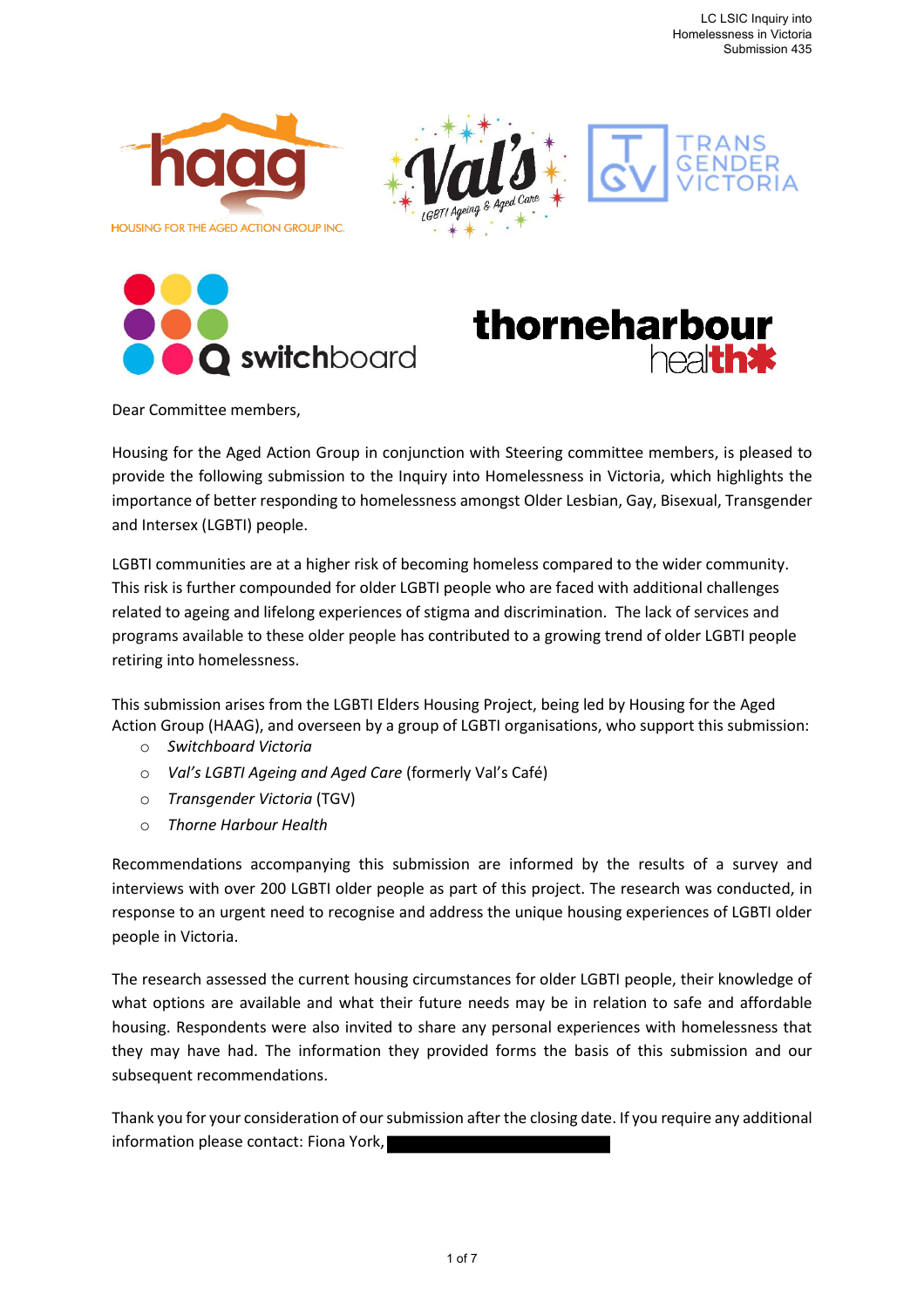# **Introduction**

LGBTI older people are at higher risk of homelessness due to both the complexity of their experiences and difficulty accessing services. There should be clear policy and strategic recognition that greater support, research and awareness are needed to address the issue of older LGBTI people experiencing homelessness and housing insecurity.

## **Key points: Older LGBTI People and Homelessness**

- There are significant research gaps in the experiences of older LGBTI Australians and housing.
- More older LGBTI people have experienced homelessness than their non-LGBTI counterparts
	- o Older LGBTI people are in circumstances that place them at risk of homelessness, including:
	- $\circ$  Lower numbers own their own homes outright, and significant numbers are in private rental, even at retirement age.
	- o High numbers living in "informal" housing arrangements such as share housing, living with ex-partners or renting from friends
	- o Significant numbers of older LGBTI people live with disabilities and are in caring roles
	- $\circ$  LGBTI elders are 7 times more likely to live alone than the general older population
- Although older LGBTI people are at a greater risk of homelessness, they do not recognise that they are at risk and 60% of LGBTI older people do not know where to go for help and information about their housing options
- There are a lack of affordable housing options for older LGBTI people, a lack of LGBTI friendly homelessness services and a lack of appropriate community education about housing options to prevent older LGBTI people becoming homeless.

#### **Summary of Recommendations**

We have identified 13 key priorities to assist with efforts to prevent homelessness in Victoria. We call on the Victoria Government to implement the following measures:

| <b>Service Provision</b> | <b>Recommendation 1:</b> Support the provision of an LGBTI elders support<br>worker or service to provide holistic and person centred assistance to<br>navigate the housing, disability and aged care systems<br><b>Recommendation2:</b> Support Housing and Homelessness services to |
|--------------------------|---------------------------------------------------------------------------------------------------------------------------------------------------------------------------------------------------------------------------------------------------------------------------------------|
|                          | undergo the Rainbow Tick ensuring LGBTI people accessing homelessness<br>services can access culturally appropriate services and information                                                                                                                                          |
| <b>Community</b>         | <b>Recommendation 3:</b> Support the development of culturally appropriate<br>$\bullet$                                                                                                                                                                                               |
| education                | community education for the older LGBTI community containing information                                                                                                                                                                                                              |
|                          | about services and housing options                                                                                                                                                                                                                                                    |
|                          | Recommendation 4: Support peer workers to deliver tailored community                                                                                                                                                                                                                  |
|                          | education to older LGBTI people to increase awareness about the risk factors                                                                                                                                                                                                          |
|                          | for homelessness and housing options, as early intervention to prevent                                                                                                                                                                                                                |
|                          | homelessness                                                                                                                                                                                                                                                                          |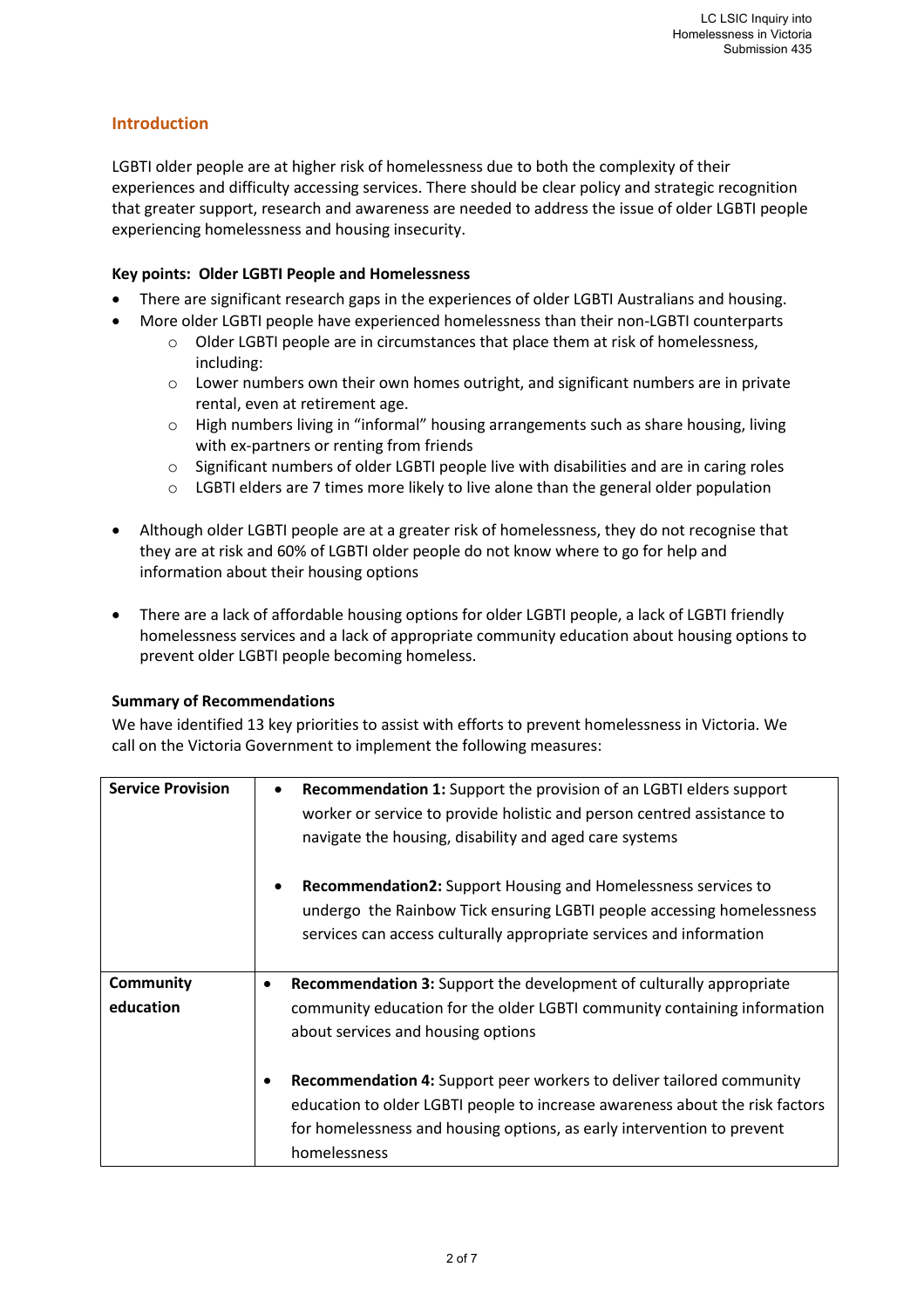| <b>Training</b> | Recommendation 5: Ensure all housing and homelessness service providers<br>receive ongoing LGBTI inclusivity training as part of accreditation                                                                                                                                                |
|-----------------|-----------------------------------------------------------------------------------------------------------------------------------------------------------------------------------------------------------------------------------------------------------------------------------------------|
|                 | Recommendation 6: Include housing information in existing training for<br>LGBTI ageing and aged care, and include information on older LGBTI people<br>in existing housing and homelessness training                                                                                          |
| <b>Policy</b>   | Recommendation 7: Include inVictorian homelessness and housing policies<br>$\bullet$<br>LGBTI people as vulnerable sub-groups that require specific attention                                                                                                                                 |
|                 | Recommendation 8: Collect data on sex, sexual orientation and gender<br>$\bullet$<br>identity as a mandatory funding requirement in housing and homelessness<br>services                                                                                                                      |
| Research        | Recommendation 9: Fund trials or pilots of different models to support older<br>$\bullet$<br>LGBTI people to navigate the homelessness and housing sectors                                                                                                                                    |
|                 | Recommendation 10: Fund research to understand the specific needs of<br>LGBTI older people subgroups, particularly people with intersex variations,<br>trans and gender diverse people, bisexuals, those with disability, and LGBTI<br>CALD and Aboriginal and Torres Strait Islander peoples |
| <b>Housing</b>  | Recommendation 11: Immediately invest in social housing to increase the<br>$\bullet$<br>affordable housing options for older LGBTI people                                                                                                                                                     |
|                 | Recommendation 12: Invest in pilot projects for LGBTI specific housing<br>options, co-designed by the LGBTI communities                                                                                                                                                                       |
|                 | Recommendation 13: Ensure that all community housing providers provide<br>LGBTI inclusive housing through accreditation and training                                                                                                                                                          |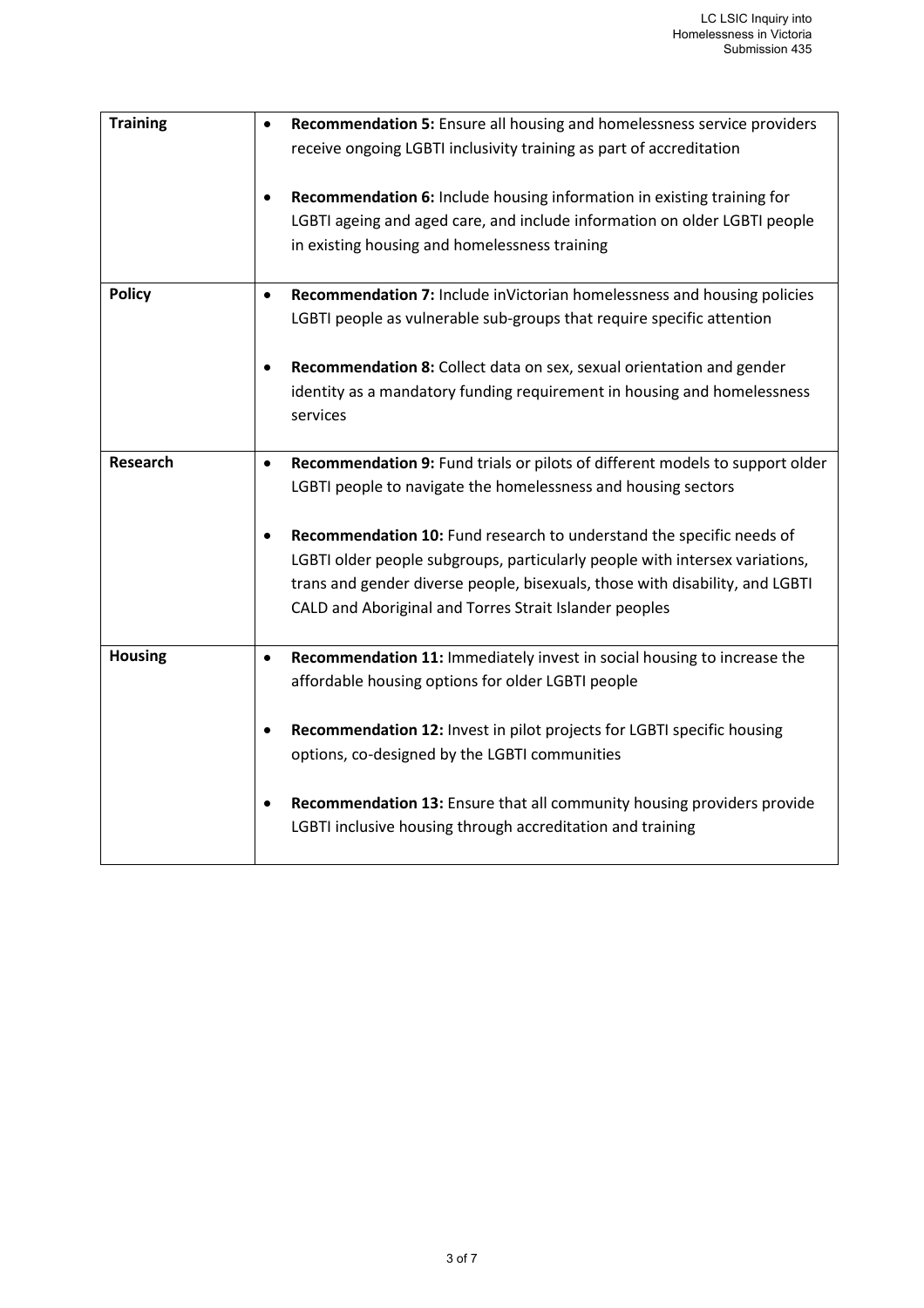### **A Hidden Problem- Homelessness and LGBTI Older People**

The public perception of lesbian, gay, bisexual, transgender and intersex (LGBTI) people is largely one of a young, affluent community. However, the reality is that within the LGBTI community, a large share of LGBTI adults are older, of low-socioeconomic status and at risk of homelessness.

Over the period of January 2019 to March 2020, HAAG conducted a survey and interviews with 228 LGBTI older people, both face to face and online, to ascertain the current housing circumstances for older LGBTI people in Victoria. The results of this survey indicate high levels of homelessness, housing insecurity and risk of homelessness amongst older LGBTI people. The results replicate findings of an existing survey undertaken which indicate significantly higher rates of homeless amongst LGBTI older people<sup>1</sup>. Of the respondents to the survey, **40% had experienced homelessness, housing insecurity or been at risk of homelessness**. Further, **16 % reported to currently be at risk of homelessness.** 

A look at the trajectory of Australia's ageing population gives a clear sense of the urgency of this issue for the LGBTI community. By 2050 the number of people over 65 is expected to double<sup>Error!</sup> **Bookmark not defined.** Although data regarding older Australian LGBTI people is limited, we expect that the number of LGBTI older people will increase on par with the ageing population, this could be as much as 11% of the population. Further predictions suggest that this rapid increase in an ageing population and rising housing costs coupled with the limited availability of social and affordable housing will place further strain on older adults on low incomes. As such, we expect that the overlapping barriers associated with ageing and identifying as LGBTI will magnify vulnerabilities to accessing safe and secure housing and result in an increase in the number of older LGBTI people experiencing homelessness.

## **Social, Economic and Policy Factors that impact on Homelessness**

As a whole, homelessness disproportionately affects LGBTI Australians<sup>2</sup>. Research in Australia and overseas indicates that the LGBTI community experiences a range of unique issues that makes them more vulnerable to homelessness than the general population<sup>3</sup>. These include rejection from family and friends, homo/bi/transphobic and intersexist discrimination, higher rates of depression and anxiety and suicide ideation and frequent experiences of stigma, marginalisation and misgendering<sup>4,5</sup>.

For older people within the LGBTI community, the chances of experiencing homelessness and housing insecurity are compounded by their life experiences. LGBTI elders have lived through

<sup>1</sup> The Victorian Gay & Lesbian Rights Lobby, Unpublished Data, Community Survey (2019) <sup>2</sup> Australian Bureau of Statistics. (2014), 'General Social Survey', Table 18: Sexual Orientation, Canberra: Australian Bureau of Statistics. Retrieved from

https://www.abs.gov.au/AUSSTATS/abs@.nsf/Lookup/4159.0Main+Features12014?OpenDocument#Anchor5 <sup>3</sup> Fraser, B., Pierse, N., Chisholm, E., & Cook, H. (2019). LGBTIQ+ Homelessness: A Review of the Literature. International Journal Of Environmental Research And Public Health, 16(15), 2677. doi: 10 3390/ijerph16152677

<sup>4</sup> Mcnair, R., Andrews, C., Parkinson, S., & Deborah, D. "GALFA LGBTQ Homelessness Research Project: Final Report", LGBTQ Homelessness: Risks, Resilience, and Access to Services in Victoria (2017)

<sup>5</sup> AKT (2015). "LGBTQ Youth homelessness: A UK national scoping of cause, prevalence, response and outcome". UK: The Albert Kennedy Trust.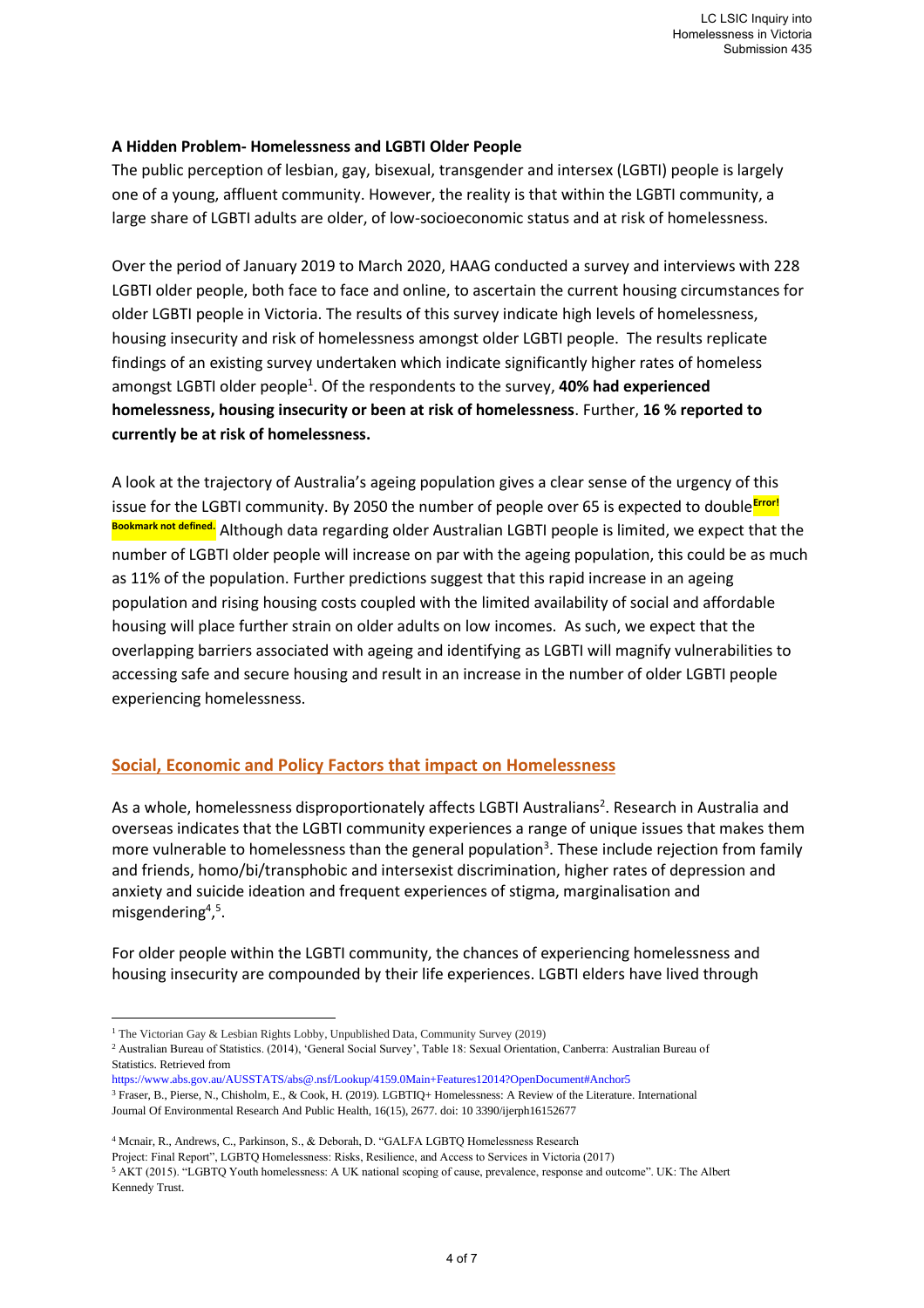periods of social, institutional and structural discrimination, especially in housing and employment. This, on top of a long-term lack of legal and social recognition has led to downstream adverse effects on income and housing resulting in reduced lifetime earnings and fewer opportunities to save for retirement. Past experiences of discrimination, social stigma and legislative inequality mean LGBTI elders often have a lack of trust in housing and accommodation services and a reluctance to turn to these services for support<sup>6</sup>. This means LGBTI older people have less access to trusted resources that may help them with housing problems and to find secure and affordable housing, putting them at significant risk of becoming homeless. All these factors can put older LGBTI people at greater risk of becoming homeless.

#### **Significant research gaps in the experiences of older LGBTI Australians and housing**

There are significant gaps in housing and homelessness research on LGBTI elders. The limited research into the causes, rates and experiences of LGBTI older people poses a hurdle to addressing it. Due to the lack of comprehensive data about LGBTI people within most general research, Australian evidence, on housing and homelessness relies upon a limited number of smaller scale studies that target LGBTI populations, or part thereof. While uniquely valuable, these can have methodological issues relating to representative data collection and sample size. This exclusion has left LGBTI older people relatively invisible in housing and homelessness research and literature.

To date, sexual orientation, sex and gender identity minorities have not been identified among other vulnerable groups as a priority homelessness cohort in the National housing and homelessness agreements<sup>7</sup>.

Although policy-making ultimately should be informed by research, LGBTI Australians are often neglected in national population-based data collections. In addition, collecting data on sex, sexual orientation and gender identity is not a mandatory requirement in housing and homelessness services.

While a recent study conducted by HAAG has begun to bridge the critical gap in the research by identifying the current housing circumstances and concerns of LGBTI older Victorians, further research is needed to understand the specific needs of subgroups within the older LGBTI population. Research looking into the different models to support is critical to enable appropriate strategies to help older LGBTI people navigate the housing and homeless system and avoid homelessness.

#### **Low numbers of LGBTI older people own their home**

Less than half of participants in our research indicated that they owned their home, of this group only 27% own their home outright. These figures are considerably less than the general population.

The retirement income system in Australia is built on the premise of outright homeownership, and, as such, does not adequately cover ongoing housing related expenses such as a mortgage and rent. With a significant portion of income going towards mortgage repayments, LGBTI older people with a mortgage are at significant risk of poverty and financial stress.

Our research indicates that LGBTI older people are less likely to own their homes and more likely to rent compared to non-LGBTI older people. Where, 80.4 % of people aged between 55-64 years owned their own home, and 84.5% of those aged over  $65^8$ . In comparison, less than half of our

<sup>6</sup> Romero, A., Goldberg, S., & Vasquez, L. (2020). "LGBT People and Housing Affordability, Discrimination, and Homelessness". The Williams Institute

<sup>7</sup> Council on Federal Financial Relations, (2018) 'The National Housing and Homelessness Agreement' Retrieved from

http://federalfinancialrelations.gov.au/content/housing\_homelessness\_agreement.aspx

<sup>8</sup> Parliament of Australia (2017), Trends in home ownership in Australia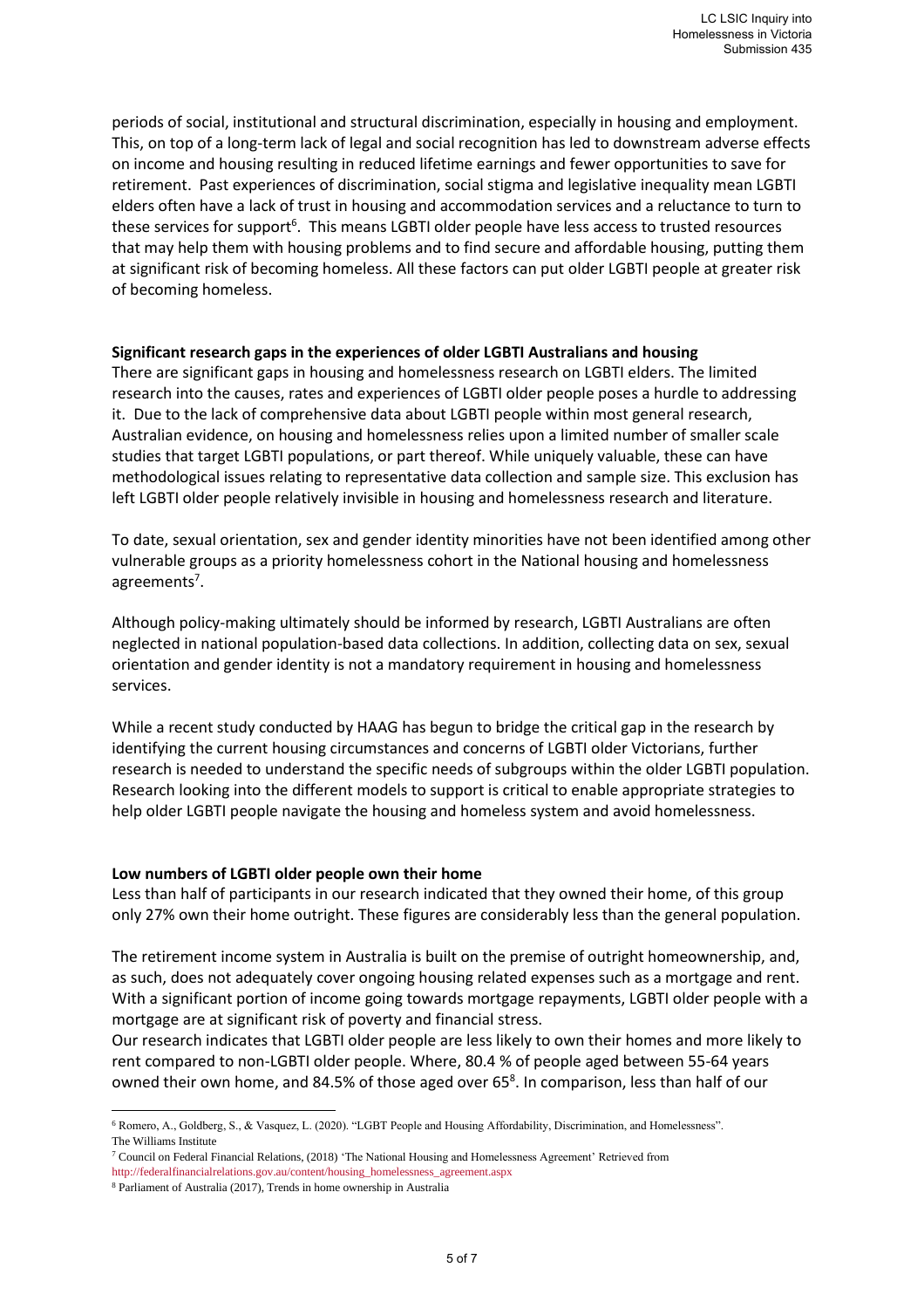sample aged between 55-65 and 65% of those aged over 65 owned their own home. Among those aged 65 and over who owned their homes, non-LGBTI people were significantly more likely than LGBTI people to own their home outright (80% vs. 41%, respectively) $^9$ .

#### **High numbers LGBTI older people in private rental**

The numbers of older LGBTI people 'on the edge' or 'at risk of homelessness' in the private rental market is of high concern. According to our research, over one third of LGBTI older people are currently living in a private rental. Of this group, 36% are on a government pension, and over a third of those renting stated that they are unable to afford the rent.

Participants highlighted that due to a large portion of their income spent on housing costs they live in significant poverty as they have little money left for essential needs after their rent. The reality for private renters reliant on welfare payments or pensions is that housing stress is inevitable, and there is a serious risk of falling into rental arrears and homelessness, even without a specific crisis.

Whilst unaffordability is a major problem, a lack of secure tenure and adaptability with ageing are equally prohibitive factors that make private rental housing unsuitable for older LGBTI people.

#### **High numbers of LGBTI older people living in "informal" housing arrangements**

The low rates of home ownership and chronic shortage of affordable private rentals has forced many older LGBTI people to seek alternative, often informal arrangements.

Informal housing tenures range from private agreements between residents and property owners, through to the sharing arrangements with ex partners. In some extreme cases it also includes living in dwellings which may contravene building regulations.

The subsequent risks of homelessness for LGBTI older people living in the informal sector relate to reduced or unclear legal protections, high costs related to the prevalence of unscrupulous practices and health and safety risks.

#### **There is a lack of affordable housing options for older LGBTI people**

The number one driver for homelessness for older people is the lack of affordable housing. This is caused by a lack of investment in public housing over many years by all levels of government, an expensive and insecure private rental market, the insufficiency of Commonwealth Rent Assistance, the inadequacy of government pensions, and the sell-offs and closures of lower cost housing options for older people, such as Independent Living Units. Compounding this is barriers to accessing housing and services, family violence and elder abuse, family breakdown leading to the loss of the family home and systemic disadvantage for women who find themselves ageing with no superannuation and a lifetime of lower wages.

#### **Older LGBTI people do not recognise they are at risk of homelessness**

LGBTI older people experience homelessness at higher rates than the broader population. Of our respondents 40% reported they had experienced homelessness, housing insecurity or been at risk of homelessness and a further, 16 % reported to currently be at risk of homelessness.

<sup>9</sup> Australian Bureau of Statistics. (2012).Year book Australia, Housing and life cycle stages, Retrieved from https://www.abs.gov.au/AUSSTATS/abs@.nsf/0/CA779FF79576CDA6CA25773700169C7E?opendocument